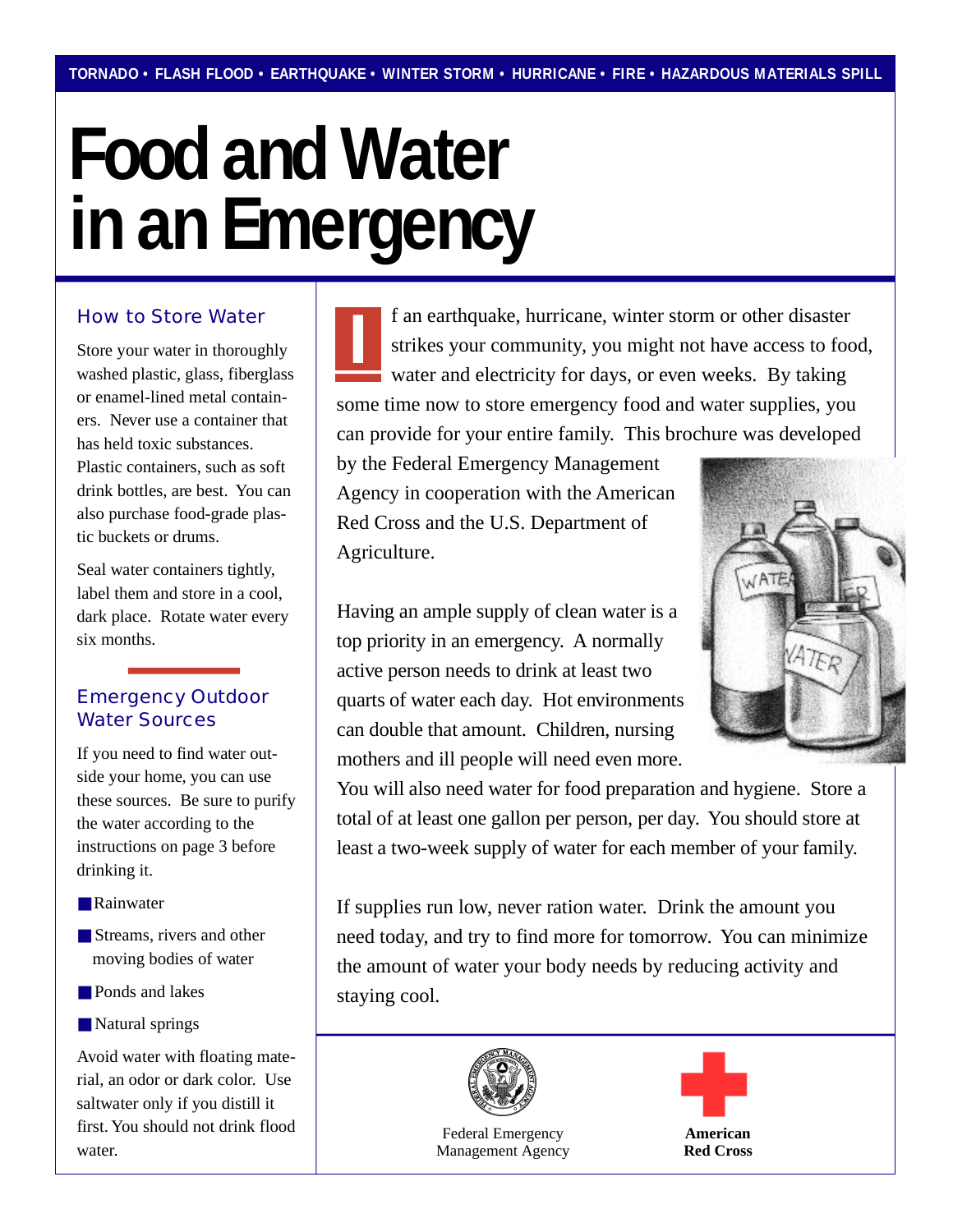#### **Short-Term Food Supplies**

Even though it is unlikely that an emergency would cut off your food supply for two weeks, you should prepare a supply that will last that long.

The easiest way to develop a twoweek stockpile is to increase the amount of basic foods you normally keep on your shelves.

#### **Storage Tips**

- Keep food in a dry, cool spot—a dark area if possible.
- Keep food covered at all times.
- Open food boxes or cans carefully so that you can close them tightly after each use.
- Wrap cookies and crackers in plastic bags, and keep them in tight containers.
- Empty opened packages of sugar, dried fruits and nuts into screw-top jars or air-tight cans to protect them from pests.
- Inspect all food for signs of spoilage before use.
- Use foods before they go bad, and replace them with fresh supplies, dated with ink or marker. Place new items at the back of the storage area and older ones in front.

#### **Nutrition Tips**

During and right after a disaster, it will be vital that you maintain your strength. So remember:

- Eat at least one well-balanced meal each day.
- Drink enough liquid to enable your body to function properly (two quarts a day).
- Take in enough calories to enable you to do any necessary work.
- Include vitamin, mineral and protein supplements in your stockpile to assure adequate nutrition.

## **FOOD SUPPLIES** Hidden Water Sources in Your Home

I f a disaster catches you without a stored supply of clean water, you can use the water in your hot-water tank, pipes and ice cubes. As a last resort, you can use water in the reservoir tank of your toilet (not the bowl).

Do you know the location of your incoming water valve? You'll need to shut it off to stop contaminated water from entering your home if you hear reports of broken water or sewage lines.

To use the water in your pipes, let air into the plumbing by turning on the faucet in your house at the highest level. A small amount of water will trickle out. Then obtain water from the lowest faucet in the house.

To use the water in your hot-water tank, be sure the electricity or gas is off, and open the drain at the bottom of the tank. Start the water flowing by turning off the water intake valve and turning on a hot-water faucet. Do not turn on the gas or electricity when the tank is empty.

## When Food Supplies Are Low

I f activity is reduced, healthy people can survive on half their usual food intake for an extended period and without any food for many days. Food, unlike water, may be rationed safely, except for children and pregnant women.



If your water supply is limited, try to avoid foods that are high in fat and protein, and don't stock salty foods, since they will make you thirsty. Try to eat salt-free crackers, whole grain cereals and canned foods with high liquid content.

You don't need to go out and buy unfamiliar foods to prepare an emergency food supply. You can use the canned foods, dry mixes and other staples on your cupboard shelves. In fact, familiar foods are important. They can lift morale and give a feeling of security in time of stress. Also, canned foods won't require cooking, water or special preparation. Following are recommended short-term food storage plans.

## Special Considerations

A s you stock food, take into account your family's unique needs and tastes. Try to include foods that they will enjoy and that are also high in calories and nutrition. Foods that require no refrigeration, preparation or cooking are best.

Individuals with special diets and allergies will need particular attention, as will babies, toddlers and elderly people. Nursing mothers may need liquid formula, in case they are unable to nurse. Canned dietetic foods, juices and soups may be helpful for ill or elderly people.

Make sure you have a manual can opener and disposable utensils. And don't forget nonperishable foods for your pets.

## How to Cook If the Power Goes Out

F or emergency cooking you can use a fireplace, or a charcoal grill or camp stove • can be used outdoors. You can also heat food with candle warmers, chafing dishes and fondue pots. Canned food can be eaten right out of the can. If you heat it in the can, be sure to open the can and remove the label first.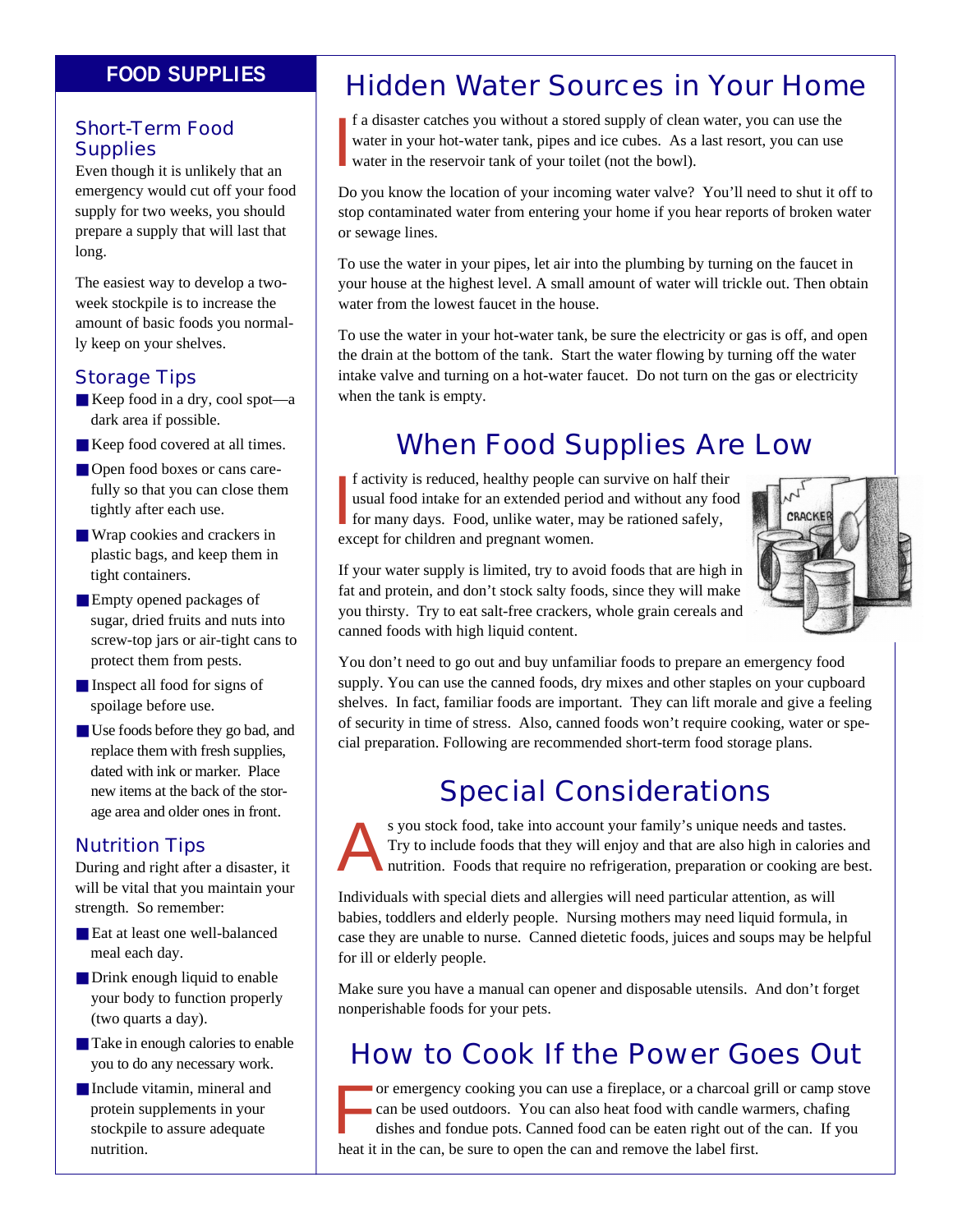## **Three Ways to Purify Water**

I n addition to having a bad odor and taste, contaminated water can contain microorganisms that cause diseases such as dysentery, typhoid and hepatitis. You should purify all water of uncertain purity before using it for drinking, food preparation or hygiene.

There are many ways to purify water. None is perfect. Often the best solution is a combination of methods.

Two easy purification methods are outlined below. These measures will kill most microbes but will not remove other contaminants such as heavy metals, salts and most other chemicals. Before purifying, let any suspended particles settle to the bottom, or strain them through layers of paper towel or clean cloth.

BOILING. Boiling is the safest method of purifying water. Bring water to a rolling boil for 3-5 minutes, keeping in mind that some water will evaporate. Let the water cool before drinking.

Boiled water will taste better if you put oxygen back into it by pouring the water back and forth between two clean containers. This will also improve the taste of stored water.



DISINFECTION. You can use household liquid bleach to kill microorganisms. Use only regular household liquid bleach that contains 5.25 percent sodium hypochlorite. Do not use scented bleaches, colorsafe bleaches or bleaches with added cleaners.



Add 16 drops of bleach per gallon of water, stir and let stand for 30 minutes. If the water does not have a slight bleach odor, repeat the dosage and let stand another 15 minutes.

The only agent used to purify water should be household liquid bleach. Other chemicals, such as iodine or water treatment products sold in camping or surplus stores that do not contain 5.25 percent sodium hypochlorite as the only active ingredient, are not recommended and should not be used.

While the two methods described above will kill most

microbes in water, distillation will remove microbes that resist these methods, and heavy metals, salts and most other chemicals.

DISTILLATION. Distillation involves boiling water and then collecting the vapor that condenses back to water. The condensed vapor will not include salt and other impurities. To distill, fill a pot halfway with water. Tie a cup to the handle on

the pot's lid so that the cup will hang right-side-up when the lid is upside-down (make sure the cup is not dangling into the water) and boil the water for 20 minutes. The water that drips from the lid into the cup is distilled.



### **FOOD STORAGE**

#### Shelf-life of Foods for **Storage**

Here are some general guidelines for rotating common emergency foods.

- Use within six months:
	- Powdered milk *(boxed)*
	- Dried fruit *(in metal container)*
	- Dry, crisp crackers *(in metal container)*
	- Potatoes
- Use within one year:
	- Canned condensed meat and vegetable soups
	- Canned fruits, fruit juices and vegetables
	- Ready-to-eat cereals and uncooked instant cereals *(in metal containers)*
	- Peanut butter
	- Jelly
	- Hard candy and canned nuts
	- Vitamin C
- May be stored indefinitely *(in proper containers and conditions):*
	- Wheat
	- Vegetable oils
	- Dried corn
	- Baking powder
	- Soybeans
	- Instant coffe, tea and cocoa
	- Salt
	- Noncarbonated soft drinks
	- White rice
	- Bouillon products
	- Dry pasta
	- Powdered milk *(in nitrogen-packed cans)*